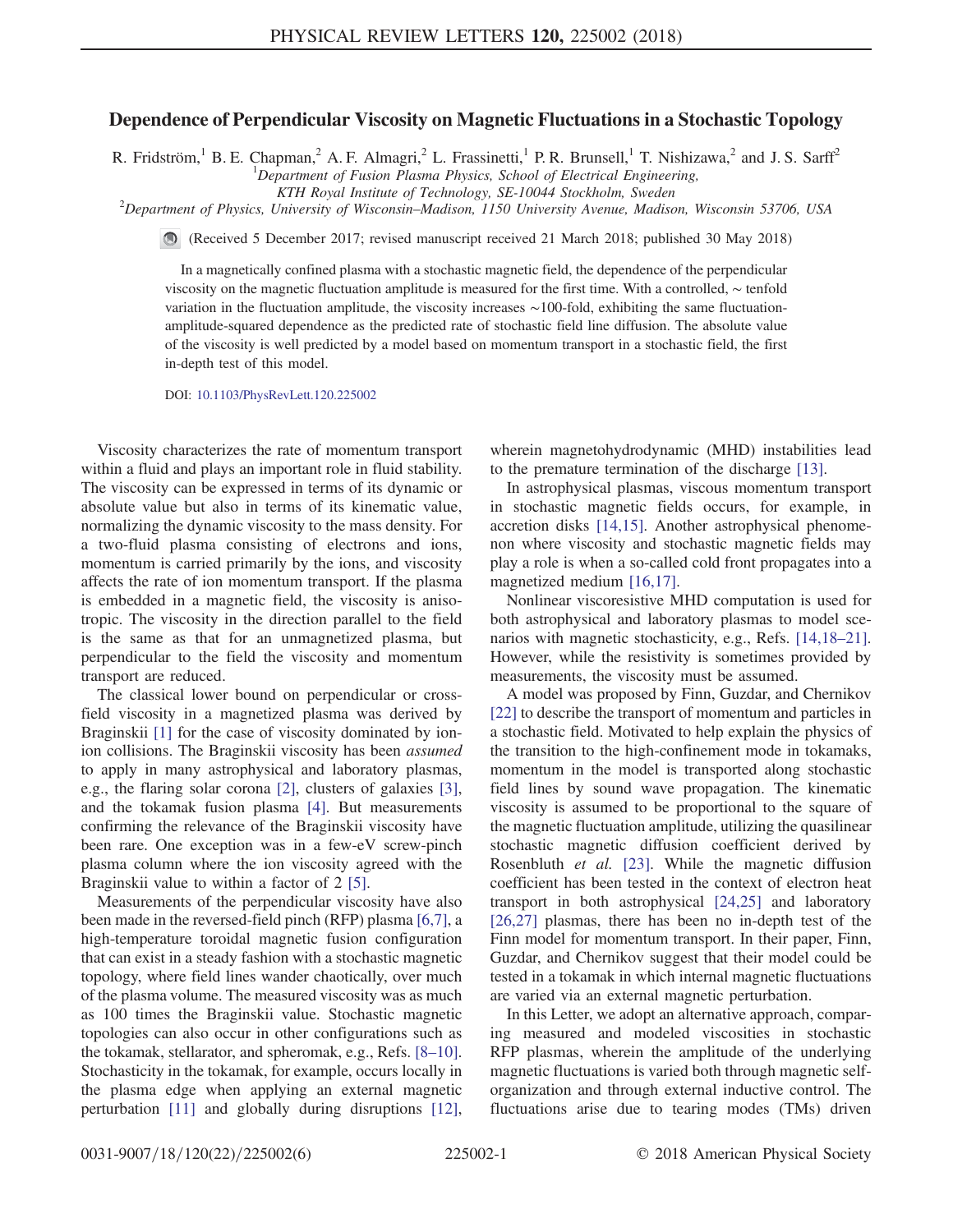unstable by the gradient in the plasma current. The viscosity is measured experimentally via perturbations to the momentum profile: acceleration with an insertable biased probe [\[6\]](#page-4-5) and deceleration with a resonant magnetic perturbation (RMP) [\[28,29\].](#page-4-16) We thereby show that (i) with a  $\sim$  tenfold variation in fluctuation amplitude, the viscosity varies ∼100-fold, exhibiting the same fluctuation-amplitudesquared dependence as the predicted rate of stochastic field line diffusion, and (ii) the absolute value of the viscosity is well predicted by the Finn model.

Experimental data were gathered in the Madison Symmetric Torus (MST) [\[30\]](#page-5-0) RFP. This toroidal device has major and minor radii of  $R = 1.5$  m and  $a = 0.52$  m. Deuterium (D) plasmas were Ohmically heated with a toroidal plasma current ranging from 50 to 400 kA. The line-averaged electron density was varied from 0.3 to  $1.5 \times 10^{19}$  m<sup>-3</sup>. The TM amplitudes and phase velocities were measured by magnetic pick-up coils at the plasma boundary. The dominant TMs have poloidal mode number  $m = 1$  with different toroidal mode numbers *n*. These modes corotate with the plasma [\[6,31\]](#page-4-5), resembling the large TM amplitude case in the tokamak [\[32\]](#page-5-1). Each mode is resonant where the safety factor  $q \equiv (rB_{\phi})/(RB_{\theta})=m/n$ , where  $B_{\phi}$ and  $B_{\theta}$  are the equilibrium toroidal and poloidal fields. At each resonant surface, a magnetic island forms, and island overlap leads to stochasticity. The degree of overlap increases with the amplitudes of neighboring TMs. The amplitude of each TM at its resonant surface is calculated from the radial eigenfunction [\[29\]](#page-4-17).

Three different magnetic equilibria were employed in this work, characterized by the edge safety factor:  $q(a) = 0$ ,  $-0.07$ , and a time-varying equilibrium with  $q(a)_{min} = -0.2$ . In the  $q(a) = 0$  plasmas, the fluctuation level decreases through self-organization with an increasing plasma current, and the  $q(a) = -0.07$  plasmas exhibit an additional sponta-neous reduction in the fluctuation level [\[33\]](#page-5-2). In the  $q(a)_{\text{min}} =$ −0.2 case, the fluctuations are still further reduced by the application of inductive modification of the current profile [\[34,35\]](#page-5-3).

The classical width of a magnetic island  $w_{mn} =$ The classical width of a magnetic island  $w_{mn} = 4\sqrt{r_{mn}|b_{r,mn}|/(nB_{\theta}|q'_{mn}|)}$ , where  $b_{r,mn}$  is the radial component of the tearing magnetic fluctuation,  $q'_{mn}$  is a radial derivative, and all quantities are defined at the resonant surface, minor radius  $r_{mn}$ . The degree of overlap between two islands,  $(m, n)$  and  $(m', n')$ , can be quantified by the Chirikov parameter s [\[36\]](#page-5-4). Island overlap  $(s > 1)$  causes the field lines to become entangled, and the radial excursion  $\Delta r$  over a distance L along a field line can be described by a stochastic process. Averaging over several steps, the diffusion coefficient for a magnetic field line is

$$
D_{\rm mag} = \langle \Delta r^2 \rangle / 2L. \tag{1}
$$

In a collisionless plasma, transport can occur directly along a single field line over the whole stochastic region. In the MST plasmas described here, the collisionless regime [\[22,37\]](#page-4-12) is a reasonable approximation, since the range of the ion mean free path  $(1-30 \text{ m})$  is at a minimum similar to the autocorrelation length [\[38\]](#page-5-5)  $L_c \approx 1$  m [\[39\].](#page-5-6)

<span id="page-1-0"></span>The diffusion of electrons in a stochastic magnetic field was described by Rechester and Rosenbluth (RR) [\[37\]](#page-5-7), who posited that the heat diffusivity in the collisionless limit,  $\chi_e = v_e D_{\text{mag}R}$ , where  $v_e$  is the electron thermal velocity and

$$
D_{\max R} = L_c \sum_{m,n} \left(\frac{b_{r,mn}}{B}\right)^2 \tag{2}
$$

is the magnetic diffusion coefficient in the quasilinear approximation [\[23\].](#page-4-13) Here, B is defined at  $r_{mn}$ . The TMs that overlap are included in the sum, which we shall henceforth denote simply as  $(b/B)^2$ . The RR model assumes  $s \gg 1$ .

<span id="page-1-2"></span>Finn, Guzdar, and Chernikov [\[22\]](#page-4-12) assumed a similar model for the transport of momentum, but the transport occurs due to sound wave propagation. Accordingly, the kinematic viscosity in a stochastic field is

$$
\nu_{\perp, st} = c_s D_{\text{mag }R}.\tag{3}
$$

<span id="page-1-1"></span>We calculate the sound speed  $c_s$  using

$$
c_s = \sqrt{(\gamma_e Z k_B T_e + \gamma_i k_B T_i)/M}.
$$
 (4)

The electron temperature  $T_e$  was measured with a Thomson scattering diagnostic [\[40\].](#page-5-8) The ion temperature  $T_i$  was inferred from earlier spectroscopic measurements in similar MST plasmas [\[41\].](#page-5-9) We assume a pure D plasma with isothermal electrons ( $\gamma_e = 1$ ) and one degree of freedom for the ions ( $\gamma_i = 3$ ). Because of impurities, the effective charge and mass are moderately higher than for a pure D plasma, but the impact is muted given the dependence of Z and M in the sound speed.

To calculate  $D_{\text{mag}}$  [Eq. [\(2\)\]](#page-1-0), we require the values of  $L_c$ and  $b/B$ . The autocorrelation length was calculated using the model in Ref. [\[38\]](#page-5-5), which had agreement with numerical calculations for the RFP [\[42\].](#page-5-10) We estimate  $L_c = \pi/\Delta k_{\parallel} \approx$  $1.2 \pm 0.4$  m, for all scenarios. The parallel spectral width  $\Delta k_{\parallel} = (\Delta m/a)(B_{\theta}/B) + (\Delta n/R)(B_{\phi}/B)$ , where poloidal mode spectrum width  $\Delta m = 0.5$  had the best agreement with magnetic probe measurements, and the toroidal width is  $\Delta n \approx 4$  [\[39\].](#page-5-6) In the calculation of  $b/B$ , we used the timeaveraged rms amplitude of the three innermost TMs whose islands overlap. The inclusion of additional TMs, which are of lower amplitude, has only a small effect on  $D_{\text{mag}}$ . We calculated the 1 $\sigma$  error in  $\nu_{\perp, st}$  by propagating uncertainties through Eqs. [\(2\)](#page-1-0)–[\(4\)](#page-1-1). We note that neither the probe nor the RMP affect the measured mode spectrum, and therefore  $D_{\text{max}}$  is also unaffected. This is in contrast to the tokamak, where RMPs can destabilize additional TMs[\[43\],](#page-5-11) and biased probes either suppress or destabilize the TMs [\[44\]](#page-5-12).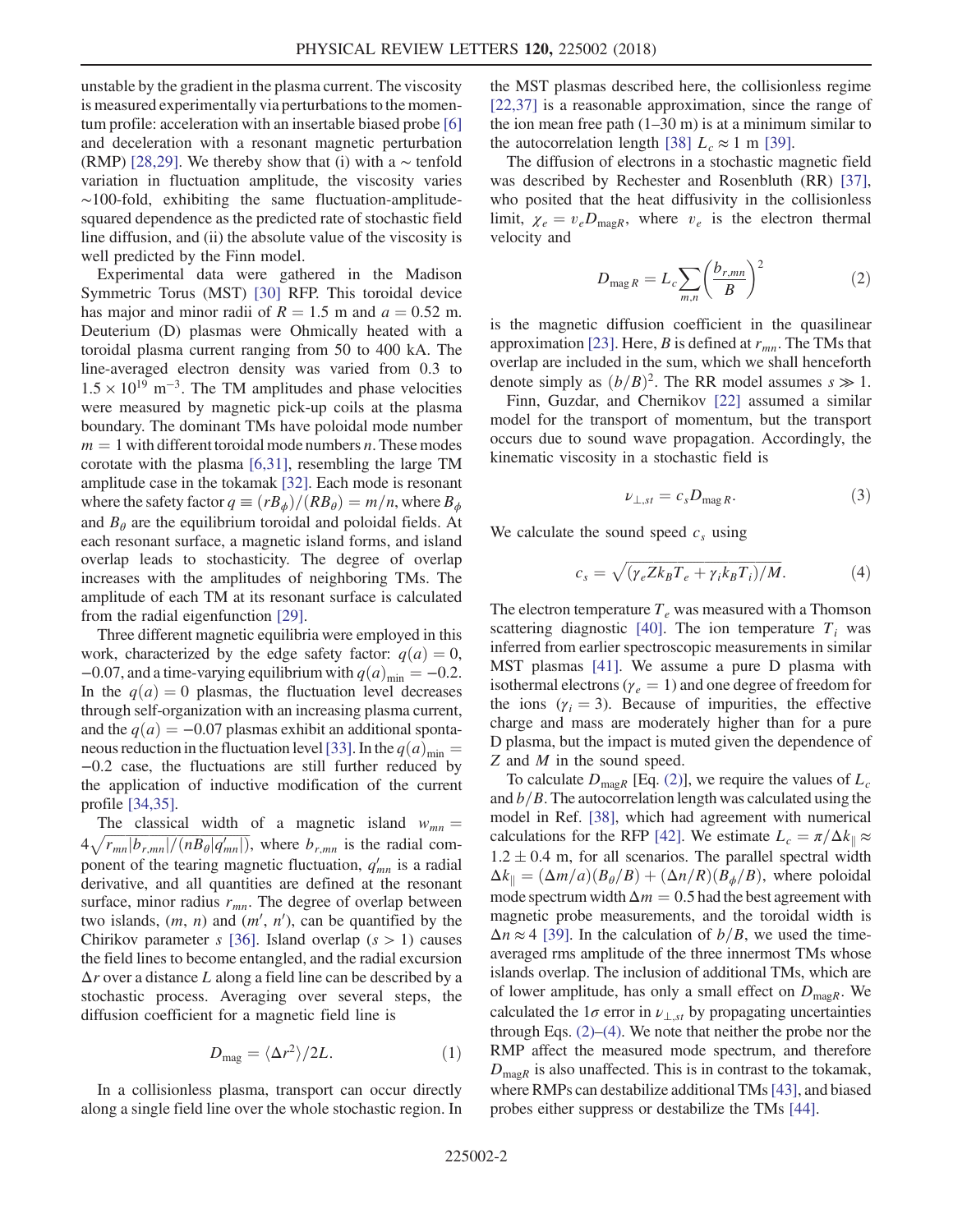<span id="page-2-1"></span>Experimentally, we determined the viscosity by modeling the radial transport of the perturbed momentum. The transport was modeled by solving the toroidal component of the momentum equation

$$
\rho \frac{\partial \Delta v_{\phi}}{\partial t} = \frac{1}{r} \frac{\partial}{\partial r} \left( r \mu_{\perp} \frac{\partial \Delta v_{\phi}}{\partial r} \right) + T_{\text{injected}}, \tag{5}
$$

where the injected torque density  $(T_{\text{injected}})$  is from either the probe or the RMP,  $\rho$  is the mass density,  $\Delta v_{\phi}$  is the perturbed radial profile of the toroidal plasma flow, and  $\mu_{\perp}(r)$  is the perpendicular dynamic viscosity. The dynamic viscosity is assumed to be spatially constant,  $\mu_{\perp} = \rho_0 \nu_{\perp}$ , where the central mass density  $\rho_0$  is determined from the measurement. The electron density profile, measured with a multichord interferometer [\[45\]](#page-5-13), is well approximated by  $n_e = n_{e0}[1 - (r/a)^3]$ . The deuteron density is assumed equal to the electron density. The kinematic viscosity  $(\nu_{\perp})$  is the only free parameter in the model, and its value is chosen to match the experimental momentum transport. A flat viscosity profile is suggested as a good approximation by the fact that the  $D_{\text{mag}}$  profile is typically flat in the core [\[26,46\]](#page-4-15), as are the temperature and density profiles. And the fit viscosity is most sensitive to the value in the core [\[29\].](#page-4-17) Hence, the fit value represents approximately the core average.

The plasma response to the biased probe [\[6\]](#page-4-5) is shown in Fig. [1,](#page-2-0) from an ensemble average of 20 shots with  $q(a) = 0$ ,  $I_{\phi} = 200 \text{ kA}$ , and  $\langle n_e \rangle \approx 0.7 \times 10^{19} \text{ m}^{-3}$ . Inserted to  $r/a \approx 0.8$ , the probe is biased for 10 ms to ∼0.4 kV relative to the MST vacuum vessel, resulting in a drawn current of  $~\sim$ 1 kA [Fig. [1\(a\)\]](#page-2-0) and a **J** × **B** torque imposed on the edge plasma. The toroidal flow in the edge [Fig. [1\(b\)](#page-2-0)], inferred from the Doppler shift of the CIII impurity emission, responds quickly to the bias and saturates. The core flow, represented by the velocity of the innermost resonant  $(1,5)$ TM, increases slowly throughout the bias period [Fig. [1\(c\)](#page-2-0)]. After the biasing, the edge once again responds more promptly than the core.

The slowing-down timescale of the core flow,  $\tau_{sd}$ , is inversely proportional to the viscosity [\[6\]](#page-4-5),  $\nu_{\perp} = d^2/\tau_{sd}$ , where  $d$  is the radial extent over which momentum diffuses. The best fit of the deceleration curve to the function  $v_{\phi} = A \exp(-t/\tau_{sd}) + v_0$  has  $\tau_{sd} = 3.3$  ms. This is about 1.3 times longer than that measured previously in MST hydrogen (H) plasmas with a similar equilibrium [\[6\]](#page-4-5). Assuming that  $d$  and  $D_{\text{mag}R}$  are the same with H and D, Eq. [\(3\)](#page-1-2) predicts the ratio of the slowing-down times to be  $\tau_{sdD}/\tau_{sdH} = c_{sH}/c_{sD} \approx 1.3$ , suggesting that the difference in  $\tau_{sd}$  could be due to the difference in the plasma sound speed.

The radial transport of momentum during bias is depicted by the change in the velocity of TMs resonant at different radii [Fig. [1\(d\)](#page-2-0)]. Initially, the CIII ions and the TMs closest to the probe are accelerated. Later, all the

<span id="page-2-0"></span>

FIG. 1. (a) Probe bias voltage and current, (b) CIII toroidal flow and modeled plasma flow at  $r/a = 0.81$ , (c) toroidal phase velocity of central  $(1,5)$  TM and modeled plasma flow at the  $(1,5)$ resonant surface, (d) measured (data points) and modeled perturbed velocity profile at three time intervals, the centers of which are indicated by vertical lines in (a)–(c). Experimental profiles in (d) are based on the change in rotation of the  $n = 5{\text -}10$ modes. Modeled profiles represent the change in plasma flow. The  $1\sigma$  error bars represent the change in each time window. The phase velocities of the core modes  $(n = 5 - 10)$  are used to constrain the modeled  $\Delta v_{\phi}(r)$ , whereas the CIII velocity is shown only as a visual test of the modeling of the edge.

core TMs have been accelerated through the viscous transfer of momentum.

The transport depicted in Fig. [1](#page-2-0) was modeled with Eq. [\(5\).](#page-2-1) The torque density produced by the probe during the bias is assumed to fall off as  $1/r$  from the probe tip to the plasma boundary. This was motivated by the fact that the current density decreases as  $1/r$  and that the magnetic field changes only slightly  $(\pm 5\%)$  in this region. This torque was adjusted such that the modeled and experimental velocity profiles match at the end of the biasing period. After biasing,  $\nu_{\perp}$  is the only free parameter in the model, and by matching the experimental core deceleration curve [Fig. [1\(c\)](#page-2-0)] it was found that  $\nu_{\perp} = 15 \pm 5 \text{ m}^2/\text{s}$ . The uncertainty includes the change in  $\nu_{\perp}$  when the modeled plasma density is varied within the experimental  $1\sigma$ standard deviation. Using probe bias, we measured  $\nu_{\perp}$  in  $q(a) = 0$  plasmas at three plasma currents (Table [I](#page-3-0)). The viscosity increases from  $15 \pm 5$  to  $55 \pm 12$  m<sup>2</sup>/s as  $I_{\phi}$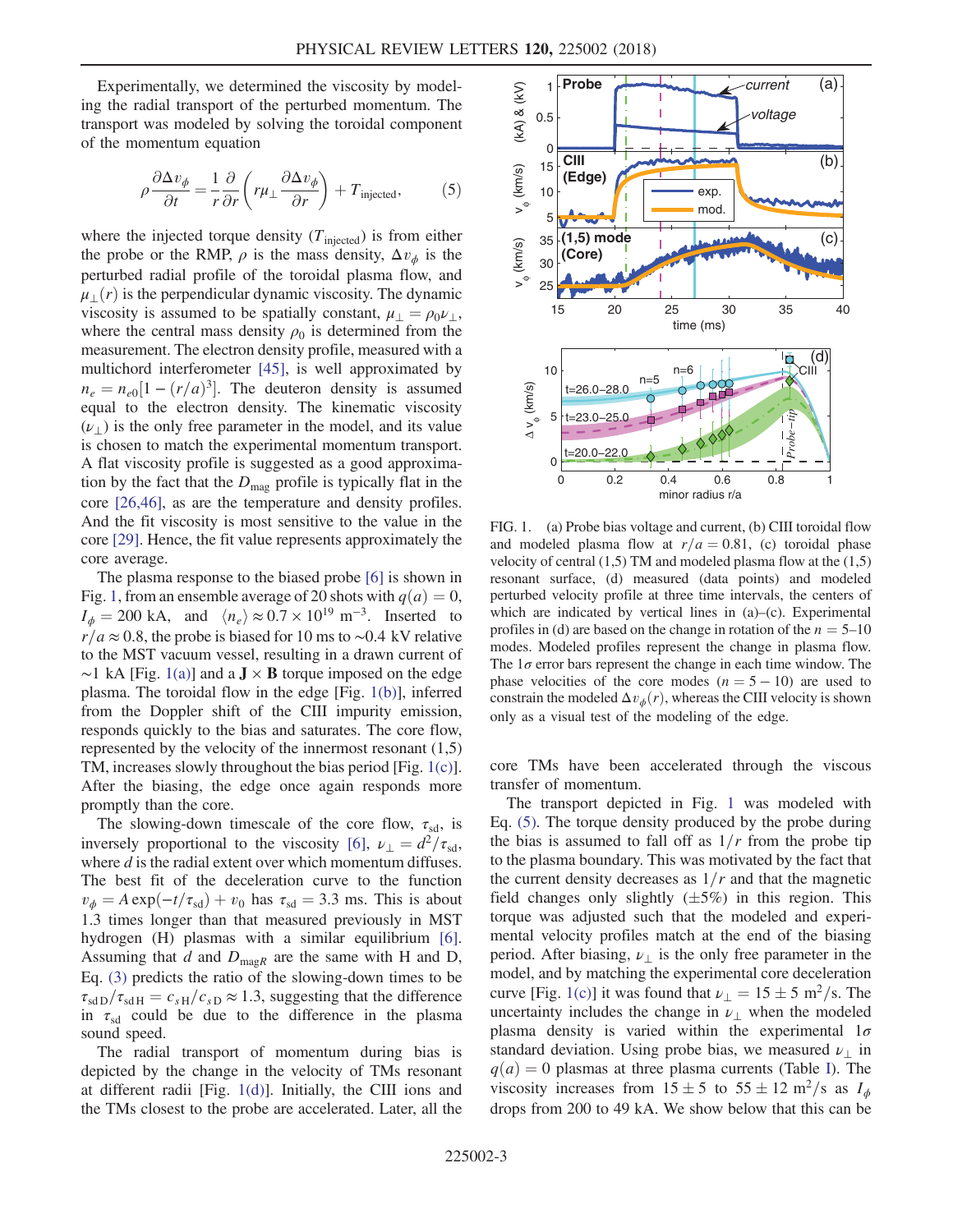| Method     | q(a)     | $I_{\phi}$ (kA) | $c_{s}$ (km/s) | $b/B$ (%) | S   | $\nu_{\perp, \text{exp}}$ (m <sup>2</sup> /s) | $\nu_{\perp, st}$ (m <sup>2</sup> /s) | $\nu_{\perp,\text{Brag}}$ (m <sup>2</sup> /s) |
|------------|----------|-----------------|----------------|-----------|-----|-----------------------------------------------|---------------------------------------|-----------------------------------------------|
| Probe      | 0        | 49              | 90             | 2.3       | 3.5 | $55 \pm 12$                                   | $56 \pm 20$                           | $3.93 \pm 1.06$                               |
| <b>RMP</b> | $\Omega$ | 125             | 160            | 1.3       | 2.3 | $30 + 9$                                      | $30 + 5$                              | $0.34 \pm 0.11$                               |
| Probe      | 0        | 124             | 160            | 1.2       | 2.3 | $30 \pm 8$                                    | $28 \pm 10$                           | $0.40 \pm 0.11$                               |
| Probe      |          | 200             | 200            | 1.0       | 2.2 | $15 \pm 5$                                    | $25 \pm 10$                           | $0.14 \pm 0.04$                               |
| <b>RMP</b> |          | 208             | 190            | 1.0       | 2.2 | $21 \pm 6$                                    | $24 \pm 5$                            | $0.18 \pm 0.06$                               |
| <b>RMP</b> | $\Omega$ | 302             | 220            | 0.9       | 2.0 | $20 \pm 5$                                    | $24 + 5$                              | $0.09 \pm 0.02$                               |
| <b>RMP</b> | $\Omega$ | 396             | 250            | 0.8       | 1.9 | $17 \pm 6$                                    | $19 + 5$                              | $0.05 \pm 0.01$                               |
| <b>RMP</b> | $-0.07$  | 338             | 260            | 0.6       | 1.6 | $10 \pm 3$                                    | $13 \pm 2$                            | $0.04 \pm 0.00$                               |
| <b>RMP</b> | $-0.2$   | 182             | 210            | 0.2       | 1.2 | $0.6 \pm 0.3$                                 | $1.1 \pm 0.7$                         | $0.14 \pm 0.03$                               |

<span id="page-3-0"></span>TABLE I. Experimental and model viscosities for different plasma conditions. The Chirikov parameter (s) was calculated for two innermost TMs included in  $D_{\text{mag}}$ . Errors are  $1\sigma$  standard deviation.

explained by the self-organized increase in  $b/B$  as  $I_{\phi}$ decreases.

Complementing the biasing technique, we utilized braking with the RMP technique [\[29,47\]](#page-4-17), in which an external  $m = 1$ RMP produces an electromagnetic torque at each TM resonant surface [\[48\]](#page-5-14). Injected through a cut in MST's conducting shell, this torque acts to reduce the phase difference between the rotating TMs and the static RMP. Utilization of the RMP expands the parameter space accessible for this work to higher-energy-density plasmas that would damage the inserted biased probe. And applying the RMP and biased probe to the same set of plasma conditions provides a valuable cross-check on the measured viscosity.

In Fig. [2](#page-3-1) are waveforms from a single discharge with an RMP. The plasma parameters  $[q(a) = 0, I_{\phi} = 200 \text{ kA}, \text{ and}$  $\langle n_e \rangle \approx 1.0 \times 10^{19}$  m<sup>-3</sup>] were similar to those for the data in Fig. [1](#page-2-0), but with a higher density. With the application of the RMP, the core rotation velocity, represented here by the velocity of the two innermost resonant  $m = 1$  TMs, gradually slows and finally drops to zero. The TM velocities and plasma flow were modeled by solving the momentum equation [Eq. [\(5\)\]](#page-2-1), as described in Ref. [\[29\].](#page-4-17) Similar to the biasedprobe modeling, the only free parameter here is the viscosity, and it is estimated by matching the experimental deceleration

<span id="page-3-1"></span>

FIG. 2. (a) Applied  $m = 1$  RMP amplitude and (b), (c) toroidal phase velocities of  $(1,5)$  and  $(1,6)$  TMs.

of the TMs. Figures [2\(b\)](#page-3-1) and [2\(c\)](#page-3-1) show, for example, the model fit to the experimental velocity of the two largest TMs.

Averaging over ten similar discharges like that in Fig. [2](#page-3-1), the model-required viscosity is  $\nu_{\perp} = 21 \pm 6$  m<sup>2</sup>/s, where the uncertainty is the  $1\sigma$  standard deviation including both the uncertainty in the model input and the shot-to-shot deviation in the viscosity. This value, within the uncertainty, is consistent with the value measured using the biased probe in similar plasma conditions. In the same fashion, the RMP was used to measure the viscosity in five additional plasma conditions, each with a different  $b/B$ . The results are listed in Table [I,](#page-3-0) showing that  $\nu_{\perp}$  generally increases with  $b/B$ . The table also shows that, at  $I_{\phi} \approx 125$  kA, the values of  $\nu_{\perp}$ measured with the RMP and probe are identical.

All of the probe and RMP measurements of viscosity are compared in Fig. [3](#page-3-2) with the models of Rosenbluth et al. and Finn, Guzdar, and Chernikov. The dependence of the viscosity on  $(b/B)$  is shown in Fig. [3\(a\),](#page-3-2) where the measured viscosity is divided by the plasma sound speed

<span id="page-3-2"></span>

FIG. 3. For the RMP (circles) and probe (diamonds) cases, (a) the measured viscosity divided by the plasma sound speed versus the normalized magnetic fluctuation amplitude and (b) the measured viscosities versus predictions by Eq. [\(3\)](#page-1-2). In (a), the best fit of function  $y = Cx^{\alpha}$  is a solid line with the uncertainty estimate indicated by a gray area. Different symbol color is used for each plasma scenario:  $q(a)_{min} = -0.2$  current profile control (magenta),  $q(a) = -0.07$  (red), and  $q(a) = 0$  at 400 (blue), 300 (orange), 200 (yellow), 125 (green), and 50 kA (cyan).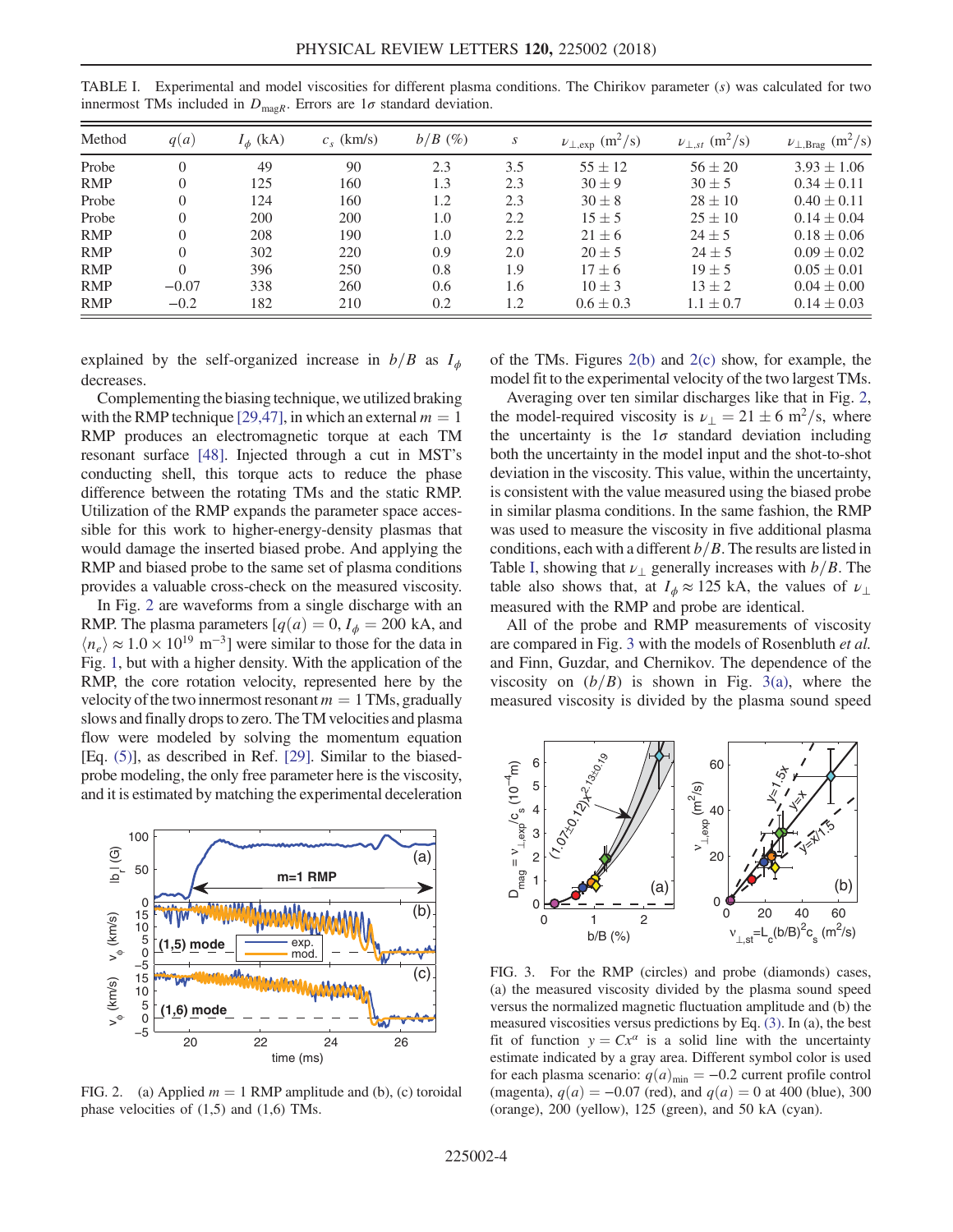(Table [I](#page-3-0)). The best fit to the experimental data,  $D_{\text{mag}} =$  $(1.07 \pm 0.12)(b/B)^{2.13 \pm 0.19}$ , is in good agreement with the expectation  $(b/B)^2$  for the quasilinear stochastic magnetic diffusion coefficient [Eq. [\(2\)](#page-1-0)]. And as shown in Table [I](#page-3-0),  $(b/B)$  spans ∼ tenfold, while the experimental viscosity spans ∼100-fold. In Fig. [3\(b\),](#page-3-2) the measured viscosities are compared directly to the predictions,  $v_{\perp, st}$ , of the Finn model. Within the estimated uncertainties, shown numerically in Table [I](#page-3-0), the viscosities agree in all cases, consistent with the magnetic fluctuations and stochasticity being responsible for the anomalous transport of momentum. This is also consistent with a previous estimate in stochastic hydrogen MST plasmas [\[6\]](#page-4-5), where a single measured viscosity agreed reasonably well with the Finn model.

In modeling the momentum transport  $[Eq. (5)]$  $[Eq. (5)]$  $[Eq. (5)]$ , the intrinsic momentum source was not included, but this would affect our conclusions only if the probe or RMP changes the source. The likely source is the fluctuationbased kinetic stress [\[49\]](#page-5-15), and (i) neither perturbative technique has much effect on the fluctuation amplitudes, and (ii) the viscosity measured with the two techniques is about the same, even though their impact, if any, on the kinetic stress might be expected to differ.

As expected, the experimental viscosities are all larger than the classical predictions,  $\nu_{\perp,\text{Brag}} = 3n_iT_i/(10\omega_i^2\tau_i)$ , where  $\omega_i$  and  $\tau_i$  are the ion Larmor frequency and collision time, respectively [\[1\]](#page-4-0). It is, however, interesting that the viscosity in the case with the lowest fluctuation amplitude is within a factor of 4 of  $\nu_{\perp,\text{Brag}}$  (Table [I](#page-3-0)), suggesting that this case is near the limit of the domain where a stochastic field can be assumed. This is consistent with the nearthreshold island overlap criterion  $(s = 1.2)$  and the fact that the stochastic prediction for the viscosity is nearly twice the experimental value (Table [I\)](#page-3-0).

In summary, our results confirm for the first time that the kinematic viscosity in a stochastic magnetic topology can be modeled by momentum propagated by sound waves along the magnetic field lines. This work is applicable to tokamak, stellarator, RFP, and other laboratory plasmas, along with a variety of astrophysical plasmas, in which magnetic stochasticity plays an important role. Viscoresistive MHD modeling of these plasmas can now be better constrained and should therefore be more realistic, contributing further to the predictive capability of the science of high-temperature, magnetically confined plasmas.

Data shown in this Letter can be obtained in Supplemental Material Ref. [\[50\].](#page-5-16)

We thank J. M. Finn for helpful theoretical discussions and J. Boguski, P. J. Fimognari, C. M. Jacobson, K. J. McCollam, and the entire MST team for help with gathering and analyzing data. We thank E. G. Zweibel for help in connecting our work to astrophysical plasmas. This material is based upon work supported by the U.S. Department of Energy Office of Science, Office of Fusion Energy Sciences program under Award No. DE-FC02-05ER54814.

- <span id="page-4-0"></span>[1] S. I. Braginskii, Rev. Plasma Phys. 1, 205 (1965).
- <span id="page-4-1"></span>[2] I. Craig and Y. Litvinenko, [Astron. Astrophys.](https://doi.org/10.1051/0004-6361/200911784) 501, 755 [\(2009\).](https://doi.org/10.1051/0004-6361/200911784)
- <span id="page-4-2"></span>[3] A. A. Schekochihin, S. C. Cowley, R. M. Kulsrud, G. W. Hammett, and P. Sharma, [Astrophys. J.](https://doi.org/10.1086/431202) 629, 139 (2005).
- <span id="page-4-3"></span>[4] V. A. Rozhansky, S. P. Voskoboynikov, E. G. Kaveeva, D. P. Coster, and R. Schneider, [Nucl. Fusion](https://doi.org/10.1088/0029-5515/41/4/305) 41, 387 (2001).
- <span id="page-4-4"></span>[5] L. Dorf, T. Intrator, X. Sun, J. Hendryx, G. Wurden, I. Furno, and G. Lapenta, Phys. Plasmas 17[, 102101 \(2010\).](https://doi.org/10.1063/1.3478422)
- <span id="page-4-5"></span>[6] A. F. Almagri, J. T. Chapman, C. S. Chiang, D. Craig, D. J. Den Hartog, C. C. Hegna, and S. C. Prager, [Phys. Plasmas](https://doi.org/10.1063/1.873118) 5, [3982 \(1998\)](https://doi.org/10.1063/1.873118).
- [7] L. Frassinetti, K. E. J. Olofsson, P. R. Brunsell, and J. R. Drake, Nucl. Fusion 50[, 035005 \(2010\).](https://doi.org/10.1088/0029-5515/50/3/035005)
- <span id="page-4-6"></span>[8] O. Dumbrajs et al., Nucl. Fusion 48[, 024011 \(2008\).](https://doi.org/10.1088/0029-5515/48/2/024011)
- [9] H. Himura, H. Wakabayashi, M. Fukao, Z. Yoshida, M. Isobe, S. Okamura, C. Suzuki, S. Nishimura, K. Matsuoka, K. Toi, and H. Yamada, [Phys. Plasmas](https://doi.org/10.1063/1.1635823) 11, 492 (2004).
- [10] H. S. McLean, R. D. Wood, B. I. Cohen, E. B. Hooper, D. N. Hill, J. M. Moller, C. Romero-Talamas, and S. Woodruff, Phys. Plasmas 13[, 056105 \(2006\)](https://doi.org/10.1063/1.2192469).
- <span id="page-4-8"></span><span id="page-4-7"></span>[11] T. E. Evans et al., Phys. Rev. Lett. 92[, 235003 \(2004\)](https://doi.org/10.1103/PhysRevLett.92.235003).
- <span id="page-4-9"></span>[12] V. Igochine et al., [Nucl. Fusion](https://doi.org/10.1088/0029-5515/46/7/006) 46, 741 (2006).
- [13] F. C. Schuller, [Plasma Phys. Controlled Fusion](https://doi.org/10.1088/0741-3335/37/11A/009) 37, A135 [\(1995\).](https://doi.org/10.1088/0741-3335/37/11A/009)
- <span id="page-4-10"></span>[14] R. Matsumoto and T. Tajima, [Astrophys. J.](https://doi.org/10.1086/175739) 445, 767 (1995).
- [15] K. Shirakawa and M. Hoshino, [Phys. Plasmas](https://doi.org/10.1063/1.4875739) 21, 052903 [\(2014\).](https://doi.org/10.1063/1.4875739)
- <span id="page-4-11"></span>[16] L. Dursi and C. Pfrommer, [Astrophys. J.](https://doi.org/10.1086/529371) 677, 993 (2008).
- [17] N. Asai, N. Fukuda, and R. Matsumoto, [Astrophys. J.](https://doi.org/10.1086/518235) 663, [816 \(2007\)](https://doi.org/10.1086/518235).
- [18] D. Bonfiglio, M. Veranda, S. Cappello, D. F. Escande, and L. Chacón, Phys. Rev. Lett. 111[, 085002 \(2013\).](https://doi.org/10.1103/PhysRevLett.111.085002)
- [19] R. Paccagnella, H. R. Strauss, and J. Breslau, [Nucl. Fusion](https://doi.org/10.1088/0029-5515/49/3/035003) 49[, 035003 \(2009\).](https://doi.org/10.1088/0029-5515/49/3/035003)
- [20] M. T. Beidler, C. C. Hegna, C. R. Sovinec, J. D. Callen, and N. M. Ferraro, in APS Meeting Abstracts (American Physical Society, New York, 2016).
- [21] D. Bonfiglio, M. Veranda, S. Cappello, L. Chacón, and D. F. Escande, [Plasma Phys. Controlled Fusion](https://doi.org/10.1088/0741-3335/59/1/014032) 59, 014032 [\(2017\).](https://doi.org/10.1088/0741-3335/59/1/014032)
- <span id="page-4-12"></span>[22] J. M. Finn, P. N. Guzdar, and A. A. Chernikov, [Phys. Fluids](https://doi.org/10.1063/1.860123) B 4[, 1152 \(1992\)](https://doi.org/10.1063/1.860123).
- <span id="page-4-13"></span>[23] M. N. Rosenbluth, R. Z. Sagdeev, J. B. Taylor, and G. M. Zaslavski, [Nucl. Fusion](https://doi.org/10.1088/0029-5515/6/4/008) 6, 297 (1966).
- <span id="page-4-14"></span>[24] B.D.G. Chandran and S.C. Cowley, [Phys. Rev. Lett.](https://doi.org/10.1103/PhysRevLett.80.3077) 80, [3077 \(1998\)](https://doi.org/10.1103/PhysRevLett.80.3077).
- [25] A. Baldi, W. Forman, C. Jones, P. Nulsen, L. David, R. Kraft, and A. Simionescu, [Astrophys. J.](https://doi.org/10.1088/0004-637X/694/1/479) 694, 479 (2009).
- <span id="page-4-15"></span>[26] T.M. Biewer et al., Phys. Rev. Lett. 91[, 045004 \(2003\)](https://doi.org/10.1103/PhysRevLett.91.045004).
- [27] J. A. Reusch, J. K. Anderson, D. J. Den Hartog, F. Ebrahimi, D. D. Schnack, H. D. Stephens, and C. B. Forest, [Phys. Rev.](https://doi.org/10.1103/PhysRevLett.107.155002) Lett. 107[, 155002 \(2011\)](https://doi.org/10.1103/PhysRevLett.107.155002).
- <span id="page-4-16"></span>[28] S. Munaretto, B. E. Chapman, D. J. Holly, M. D. Nornberg, R. J. Norval, D. J. Den Hartog, J. A. Goetz, and K. J. McCollam, [Plasma Phys. Controlled Fusion](https://doi.org/10.1088/0741-3335/57/10/104004) 57, 104004 [\(2015\).](https://doi.org/10.1088/0741-3335/57/10/104004)
- <span id="page-4-17"></span>[29] R. Fridström, S. Munaretto, L. Frassinetti, B. E. Chapman, P. R. Brunsell, and J. S. Sarff, [Phys. Plasmas](https://doi.org/10.1063/1.4953438) 23, 062504 [\(2016\).](https://doi.org/10.1063/1.4953438)